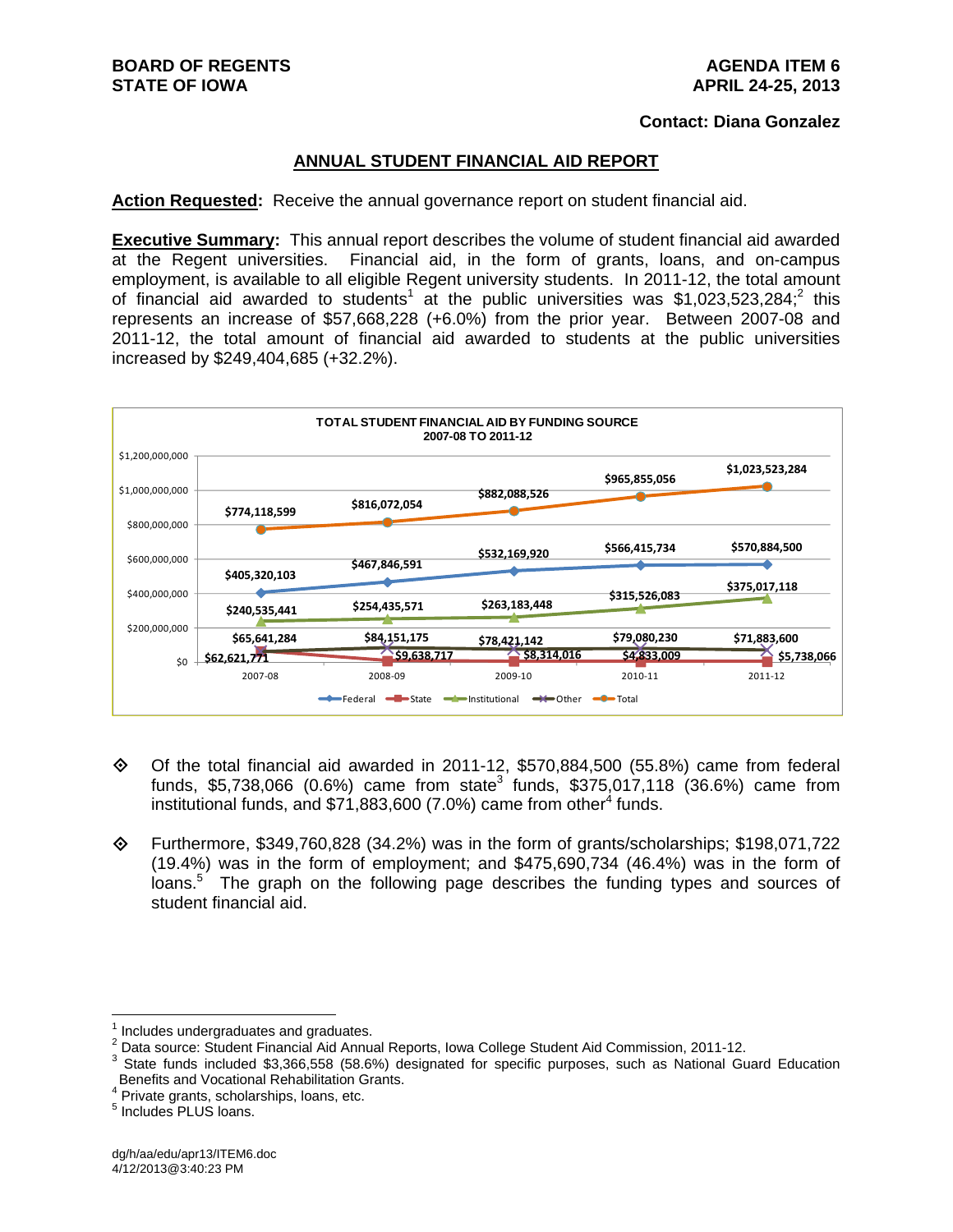

# **♦ Trends/Issues.**

- **##** Between 2001-02 and 2011-12, total borrowing per FTE student for undergraduate and graduate students in the country increased by 55% in inflation-adjusted dollars. Undergraduate borrowing increased by 49% per FTE student.<sup>7</sup>
- **IN Increases in the Pell Grant program have not kept pace with tuition increases.** In 2002-03, the maximum Pell Grant covered 98.0% of average public four-year tuition and fees; in 2012-13, it covered only 64.0%. $8$  According to the U.S. Department of Education, Iowa has the eighth highest gap between Pell Grants and the total cost of education. The \$5,550 maximum Pell Grant in 2011-2012 was about equal to the 1976-77 maximum grant of \$1,400 after adjusting for inflation; however, the number of recipients in 2011-12 was five times as high as it was in 1976-77.<sup>8</sup>
- **##** The Iowa Grant Program is the only need-based state program; however, this program is not limited to students attending the public universities. Furthermore, sufficient funding has not kept pace with the resources needed by the Iowa Grant Program which has affected the ability of students to access the public universities. In 2011-12, the total funding for the program was \$293,471 which represents a decrease of \$25,663 (-8.0%) from the prior year and less than 0.1% of all grant/scholarship programs. There were 319 students who received this award in 2011-12, which represents a decrease of 191 students (-37.5%); the average award was \$920, which represents an increase of \$298 (+47.9%) from the prior year due to the reduced number of awardees.

dg/h/aa/edu/apr13/ITEM6.doc 4/12/2013@3:40:23 PM

 $7$  Trends in Student Aid 2012, College Board.

<sup>&</sup>lt;sup>8</sup> Trends in Student Aid 2012, College Board.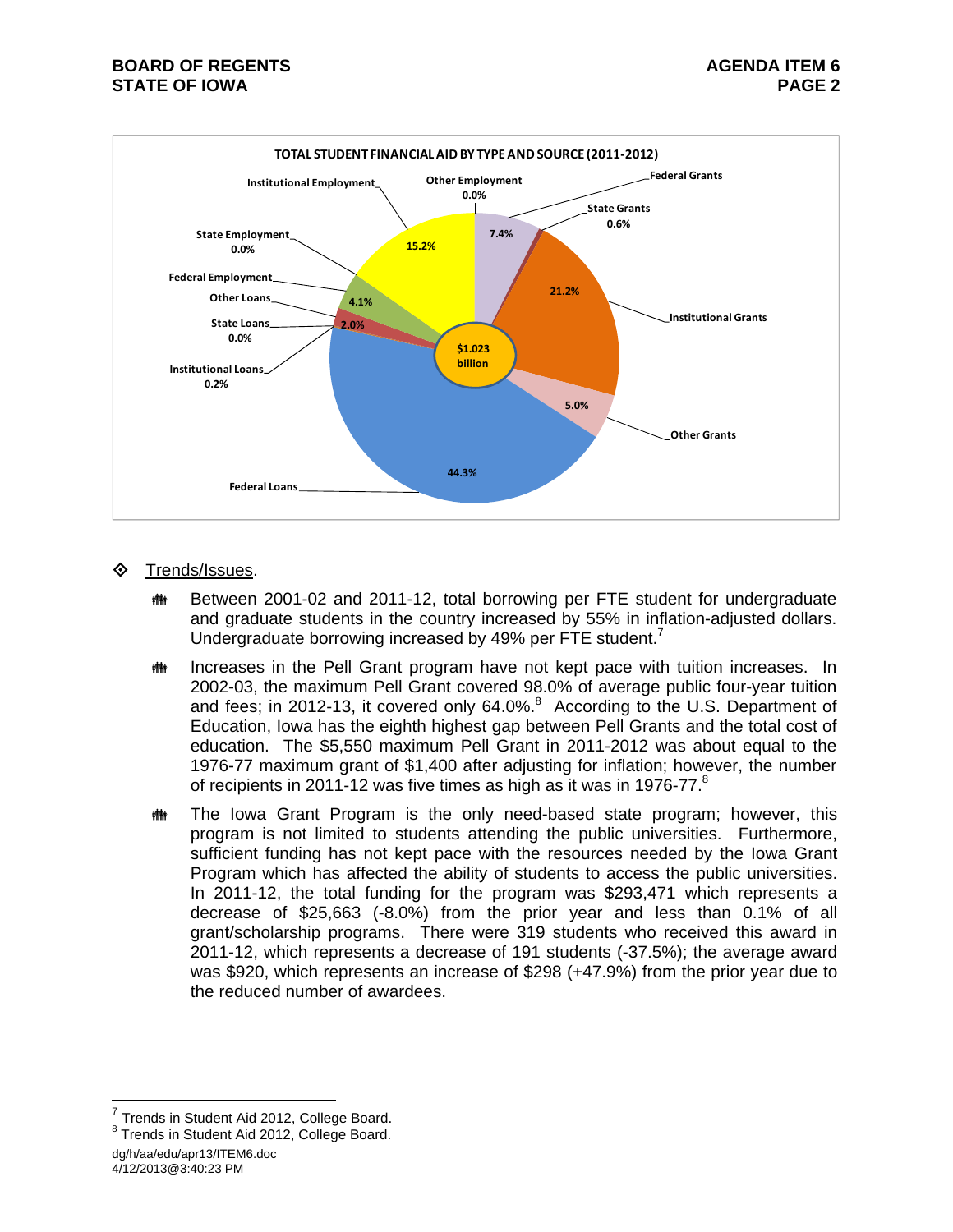- **##** Loans continue to play a major role in the student financial aid packages of Regent university students. However, studies have shown that loans typically do not promote college enrollment; loans influence a student's choice of college especially when income and race/ethnicity are considered.<sup>9</sup>
- **##** The interest subsidy during the six-month grace period of subsidized Stafford loans was eliminated; interest rates on subsidized Stafford loans are expected to increase from 3.4% to 6.8% on July 1, 2013.
- **##** Students have assumed more reliance on employment while in school. According to the most recent federal statistics, "77.7% of all full-time undergraduates worked in 2003-04 and they averaged 25.7 hours week. The vast majority of students (91%) worked off-campus."<sup>10</sup> However, studies have shown that working more than 20 hours per week can impede students' progress toward graduation and limit some aspects of their academic experience.<sup>11</sup>
	- $\Rightarrow$  Students who work on-campus at the Regent universities work approximately 12-15 hours per week. The universities do not track off-campus employment of students.
- $\ddot{\mathbf{m}}$  Loss of funding for the Iowa Work-Study Program<sup>12</sup> continues to limit the opportunities for on-campus student employment. This is contrary to research that has shown that students who work on-campus have higher retention and persistence rates than students who work off-campus. The Iowa Work-Study Program was not funded for FY 2011 or FY 2012.
- **##** There is potential federal legislation to eliminate or significantly reduce future federal Pell Grants for currently eligible students.
- **##** The following are concerns resulting from sequestration:
	- $\Rightarrow$  Campus-based programs, such as Work-Study and SEOG<sup>13</sup>, were cut from the University of Iowa and Iowa State University; minimum funding was allocated for the University of Northern Iowa.
	- $\Rightarrow$  Federal allocation for the campus-based Perkins Loan program was previously eliminated.
	- $\Rightarrow$  There was a 12.6% reduction in the TEACH grant program. At UNI, for example, future teachers will be cut by \$504 per student with a total loss of \$324,072 in one year.
	- $\Rightarrow$  The TRIO Program<sup>14</sup> is projected to lose 5% of its funding. The Federal TRIO Programs are educational opportunity outreach programs designed to motivate and support students from disadvantaged backgrounds.

<sup>-&</sup>lt;br>9

<sup>&</sup>lt;sup>10</sup> "ACE Issue Brief, May 2006.<br><sup>11</sup> Student employment at the Regent universities is limited to 20 hours per week.<br><sup>12</sup> Approximately \$2 million was appropriated each year prior to 2001-02. Between 2001-02 and 2004-05, \$ appropriated for state work-study; no state work-study funds have been appropriated since 2008-09 other than  $$3,000$  in 2009-10.<br><sup>13</sup> Supplemental Educational Opportunity Grant.

<sup>&</sup>lt;sup>14</sup> Upward Bound Program; Support Services; Talent Search Program.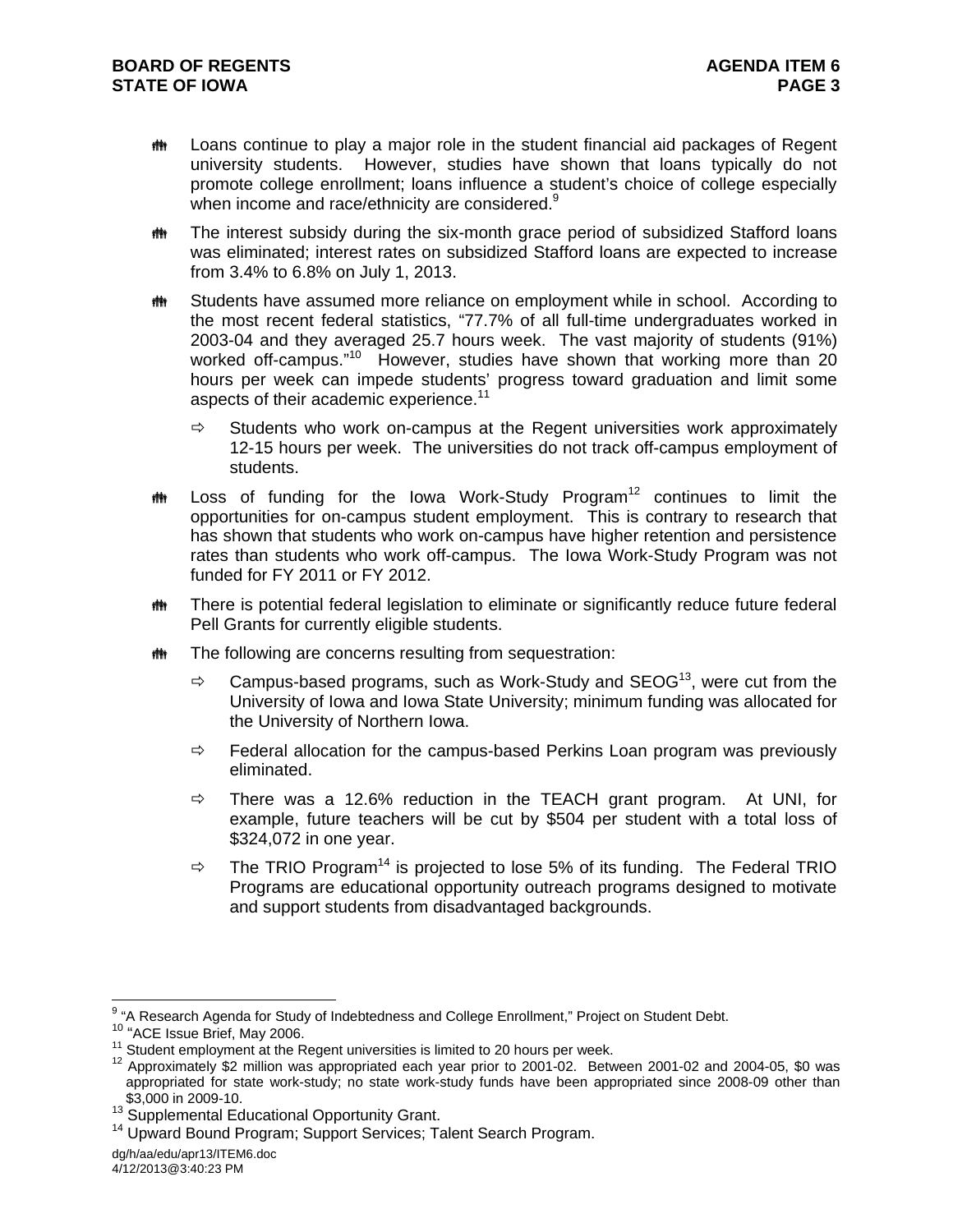- $\Rightarrow$  The Direct Loan origination fee increases student loans from 1% to 1.051% and parent loans from 4% to 4.204%. The origination fee increases will also have an effect on programming costs for the universities.
- $\Rightarrow$  The Iraq-Afghanistan Service Grants were reduced by 37.8%.
- **##** In 2010-11, approximately 92% of lowa need-based state grants were awarded to students attending private, not-for-profit and private, for-profit institutions which makes lowa unique among the other states.<sup>15</sup>
- **##** Although the maximum Pell Grant is the most frequently cited grant program, only about 25% of recipients currently qualify for the maximum.<sup>16</sup> In 2011-12, the maximum Pell Grant award was \$5,550; the average national Pell Grant award was \$3,685. At the Regent universities, the average Pell Grant award was \$3,610.

The Student Financial Aid Report addresses the Board of Regents Strategic Plan priorities of "access, affordability, and student success; and "educational excellence and impact" and Goal #1 – "lowa's public universities shall be affordable to all academically qualified lowa residents."

# **Highlights:**

| <b>Regent Total</b> | <b>Federal</b> |             | <b>Institutional</b> | <b>Other</b> | <b>Total</b>    |  |
|---------------------|----------------|-------------|----------------------|--------------|-----------------|--|
| Grants/Scholarships |                |             |                      |              |                 |  |
| 2009-10             | \$64,250,695   | \$8,311,016 | \$134,865,222        | \$41,416,242 | \$248,843,175   |  |
| 2010-11             | \$72,370,427   | \$4,833,009 | \$163,882,009        | \$46,032,100 | \$287,117,545   |  |
| 2011-12             | \$75,657,092   | \$5,738,066 | \$217,253,542        | \$51,112,128 | \$349,760,828   |  |
| Loans               |                |             |                      |              |                 |  |
| 2009-10             | \$422,581,646  | \$0         | \$2,228,534          | \$36,960,298 | \$461,770,478   |  |
| 2010-11             | \$450,889,882  | \$0         | \$2,102,785          | \$33,005,654 | \$485,998,321   |  |
| 2011-12             | \$453,061,240  | \$0         | \$1,867,460          | \$20,762,034 | \$475,690,734   |  |
| Employment          |                |             |                      |              |                 |  |
| 2009-10             | \$45,337,579   | \$3,000     | \$142,515,200        | \$44,602     | \$187,900,381   |  |
| 2010-11             | \$43,155,425   | \$0         | \$149,541,289        | \$42,476     | \$192,739,190   |  |
| 2011-12             | \$42,166,168   | \$0         | \$155,896,116        | \$9,438      | \$198,071,722   |  |
| <b>Grand Total</b>  |                |             |                      |              |                 |  |
| 2009-10             | \$532,169,920  | \$8,314,016 | \$279,208,956        | \$78,421,142 | \$898,514,034   |  |
| 2010-11             | \$566,415,734  | \$4,833,009 | \$315,526,083        | \$79,080,230 | \$965,855,056   |  |
| 2011-12             | \$570,884,500  | \$5,738,066 | \$375,017,118        | \$71,883,600 | \$1,023,523,284 |  |

# **STUDENT FINANCIAL AID SUMMARY BY TYPE AND FUNDING SOURCE 2009-10 to 2011-12**

 Grants/Scholarships. In 2011-12, a total of \$349,760,828 (34.2%) was awarded in the form of grants and scholarships; this is an increase of \$62,643,283 (+21.8%) from the prior year. Of the total grants and scholarships awarded in 2011-12, 62.1% came from institutional funds; 21.6% came from federal funds; 14.6% came from other funds; and 1.7% came from state funds.

<sup>&</sup>lt;sup>15</sup> NASSGAP, 2010-11.

dg/h/aa/edu/apr13/ITEM6.doc 4/12/2013@3:40:23 PM <sup>16</sup> Trends in Student Aid 2012, College Board.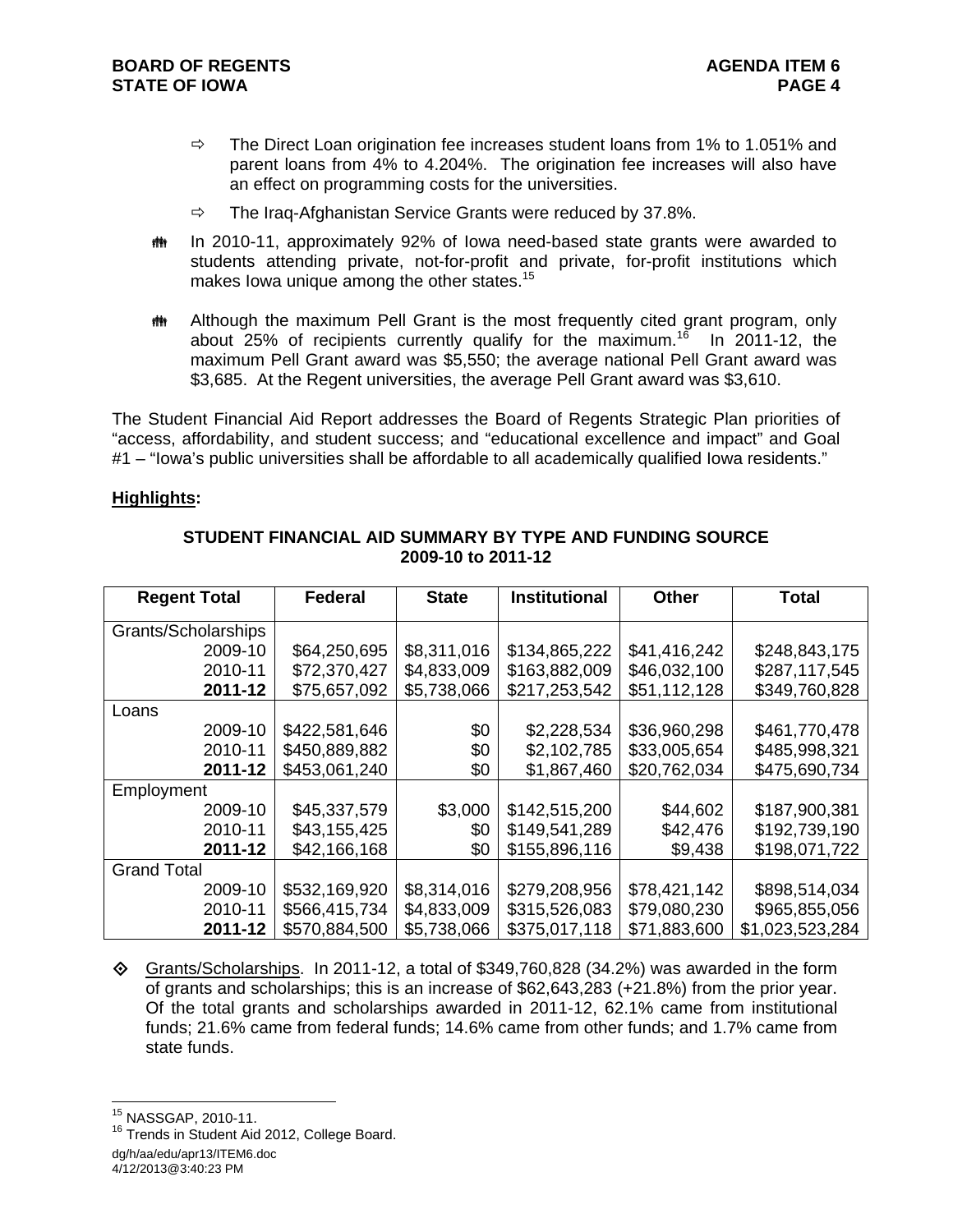- $\Diamond$  Employment. In 2011-12, a total of \$198,071,722 (19.4%) was awarded in the form of on-campus employment; this is an increase of \$5,332,532 (+2.8%) from the prior year. Of the total amount awarded in 2011-12, 78.7% came from institutional funds; 21.3% came from federal funds; and less than 0.01% came from other funds.
- $\diamond$  Loans. In 2011-12, a total of \$475,690,734 (46.4%) was awarded in the form of loans; this is a decrease of \$10,307,587 (-2.1%) from the prior year. Of the total loans awarded in 2011-12, 95.2% came from federal funds; 0.0% came from state funds; 4.4% came from other funds; and 0.4% came from institutional funds.

Between 2009-10 and 2011-12, there were significant changes in student financial aid by **funding source**.

- Federal funds increased by \$38,714,580 (+7.3%) during that three year period.
- $\textcircled{}$  State funds decreased by \$2,575,950 (-31.0%).<sup>17</sup>
- $\lozenge$  Institutional funds increased by \$95,408,162 (+34.1%).
- Other funds, such as private grants and scholarships, decreased by \$6,537,542 (-8.3%).

|              | <b>Federal</b> | <b>State</b> | <b>Institutional</b> | <b>Other</b> | <b>Total</b>    |
|--------------|----------------|--------------|----------------------|--------------|-----------------|
| 2009-10      |                |              |                      |              |                 |
| Amount &     | \$532,169,920  | \$8,314,016  | \$279,608,956        | \$78,421,142 | \$898,514,034   |
| % Change     | $(+13.7%)$     | $(-13.7%)$   | $(+9.9\%)$           | $(-6.8%)$    | $(+10.1%)$      |
| Awards &     | 108,030        | 3,235        | 70,841               | 20,455       | 202,561         |
| % Change     | (+9.9%)        | (-16.3%)     | $(-0.9\%)$           | $(-13.2%)$   | (+2.7%)         |
| Avg. Award & | \$4,926        | \$2,570      | \$3,947              | \$3,834      | \$4,436         |
| % Change     | (+3.5%)        | (+72.1%)     | (+10.9%)             | (+7.4%)      | $(+7.2%)$       |
| 2010-11      |                |              |                      |              |                 |
| Amount &     | \$566,415,734  | \$4,833,009  | \$315,526,083        | \$79,080,230 | \$965,855,056   |
| % Change     | (+6.4%)        | $(-41.9%)$   | $(+12.8%)$           | $(+0.8%)$    | (+7.5%)         |
| Awards &     | 108,893        | 2,713        | 76,077               | 21,056       | 208,739         |
| % Change     | $(+0.8%)$      | (-16.1%)     | $(+7.4%)$            | (+2.9%)      | (+3.0%)         |
| Avg. Award & | \$5,202        | \$2,228      | \$4,132              | \$3,756      | \$4,627         |
| % Change     | (+5.6%)        | (-13.3%)     | (+4.7%)              | (-2.0%)      | $(+4.3%)$       |
| 2011-12      |                |              |                      |              |                 |
| Amount &     | \$570,884,500  | \$5,738,066  | \$375,017,118        | \$71,883,600 | \$1,023,523,284 |
| % Change     | (+0.8%)        | (+18.7%)     | (+18.9%)             | $(-9.1\%)$   | (+6.0%)         |
| Awards &     | 108,759        | 1,845        | 96,773               | 22,067       | 229,444         |
| % Change     | $(-0.1\%)$     | (-32.0%)     | (+27.2%)             | $(+4.8%)$    | (+9.9%)         |
| Avg. Award & | \$5,249        | \$3,110      | \$3,875              | \$3,257      | \$4,460         |
| % Change     | $(+0.9\%)$     | $(+39.6%)$   | $(-6.2%)$            | (-13.3%)     | $(-3.6%)$       |

# **TOTAL STUDENT FINANCIAL AID BY FUNDING SOURCE 2009-10 to 2011-12**

dg/h/aa/edu/apr13/ITEM6.doc 4/12/2013@3:40:23 PM  $17$  Previously, the Commission recorded IMAGES awards as state funds.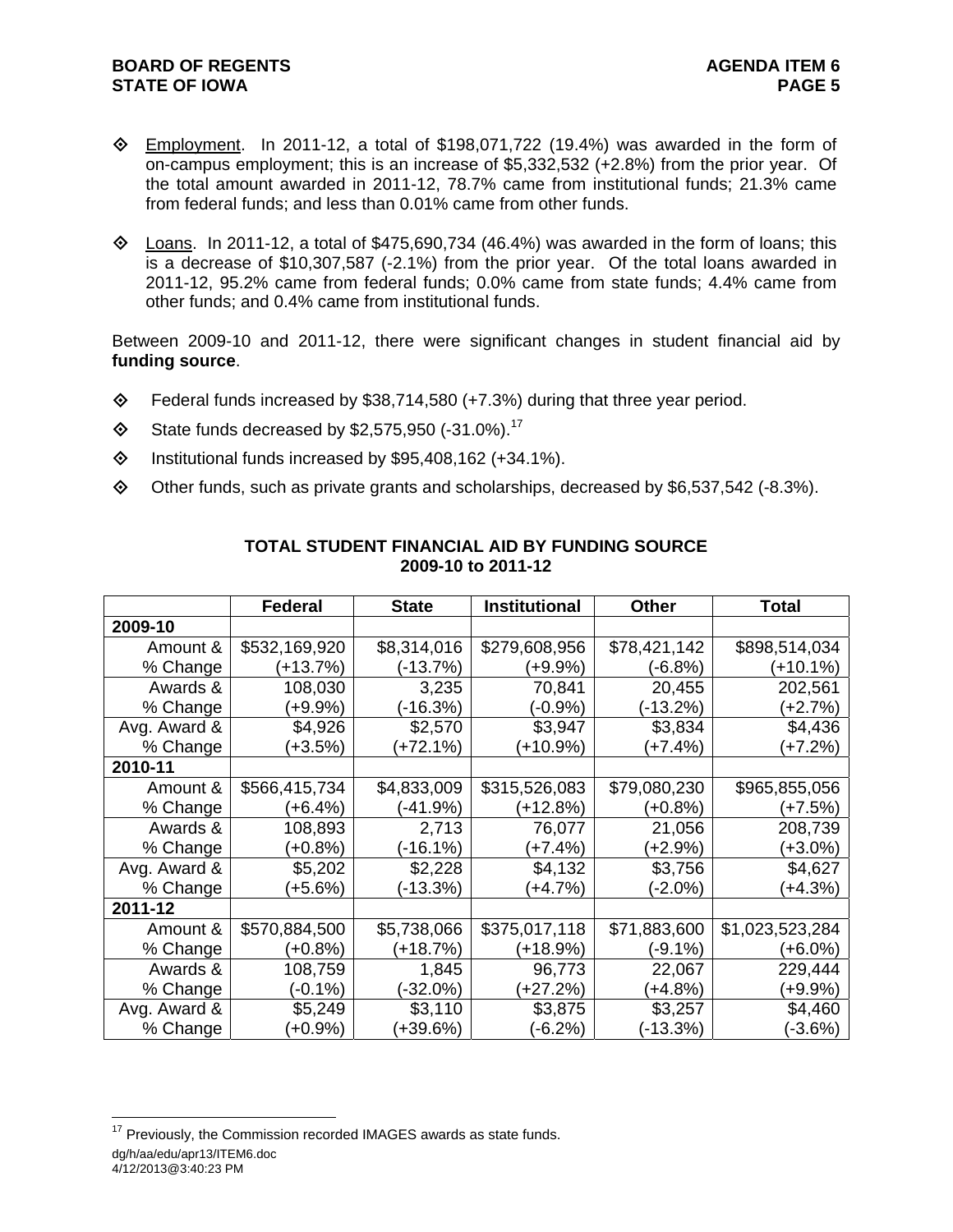Between 2009-10 and 2011-12, there were major changes in student financial aid by **funding type**.

- $\diamond$  Grant/scholarship funds increased by \$100,917,653 (+40.6%) during that three year period.
- $\diamond$  Employment funds increased by \$10,171,341 (+5.4%).
- $\lozenge$  Loan funds increased by \$13,920,256 (+3.0%).

|              | <b>Grants/Scholarships</b> | <b>Employment</b> | Loans         | Total           |
|--------------|----------------------------|-------------------|---------------|-----------------|
| 2009-10      |                            |                   |               |                 |
| Amount &     | \$248,843,175              | \$187,900,381     | \$461,770,478 | \$898,514,034   |
| % Change     | $(+11.5%)$                 | (+26.5%)          | (+3.9%)       | (+10.8%)        |
| Awards &     | 84,215                     | 35,299            | 83,047        | 202,561         |
| % Change     | $(+5.9\%)$                 | (-8.4%)           | (+4.9%)       | $(+2.7%)$       |
| Avg. Award & | \$2,955                    | \$5,323           | \$5,560       | \$4,436         |
| % Change     | $(+5.2%)$                  | (+38.2%)          | (-1.0%)       | (+7.2%)         |
| 2010-11      |                            |                   |               |                 |
| Amount &     | \$287,117,545              | \$192,739,190     | \$485,998,321 | \$965,855,056   |
| % Change     | (+15.4%)                   | (+2.6%)           | (+5.2%)       | (+7.5%)         |
| Awards &     | 91,550                     | 33,974            | 83,215        | 208,739         |
| % Change     | $(+8.7%)$                  | $(-3.8%)$         | $(+0.2\%)$    | (+3.0%)         |
| Avg. Award & | \$3,136                    | \$5,673           | \$5,840       | \$4,627         |
| % Change     | $(+6.1%)$                  | $(+6.6%)$         | (+5.0%)       | (+4.3%)         |
| 2011-12      |                            |                   |               |                 |
| Amount &     | \$349,760,828              | \$198,071,722     | \$475,690,734 | \$1,023,523,284 |
| % Change     | (+21.8%)                   | (+2.8%)           | (-2.1%)       | (+6.0%)         |
| Awards &     | 110,582                    | 35,499            | 83,363        | 229,444         |
| % Change     | $(+20.8%)$                 | $(+4.5%)$         | $(+0.2\%)$    | (+9.9%)         |
| Avg. Award & | \$3,162                    | \$5,579           | \$5,706       | \$4,460         |
| % Change     | $(+0.8%)$                  | $(-1.7%)$         | $(-2.3%)$     | $(-3.6%)$       |

# **TOTAL STUDENT FINANCIAL AID BY FUNDING TYPE 2009-10 to 2011-12**

- $\Diamond$  Undergraduate Aid. In 2011-12, a total of \$662,540,201 was awarded to undergraduates at the Regent universities; this is an increase of \$47,831,998 (+7.8%) from the prior year. Undergraduate aid represents 64.7% of the total financial aid awarded in 2011-12.
	- **##** Of the total amount awarded to undergraduates, 57.8% came from federal funds, 0.7% came from state funds, 33.1% came from institutional funds, and 8.4% came from other funds.
	- $m$  In 2011-12, a total of \$275,892,928 (41.6%) was awarded in the form of grants and scholarships; this is an increase of \$52,978,913 (+23.8%) from the prior year.
	- $m$  In 2011-12, a total of \$52,139,097 (7.9%) was awarded in the form of on-campus employment; this is an increase of \$2,163,531 (+4.3%) from the prior year.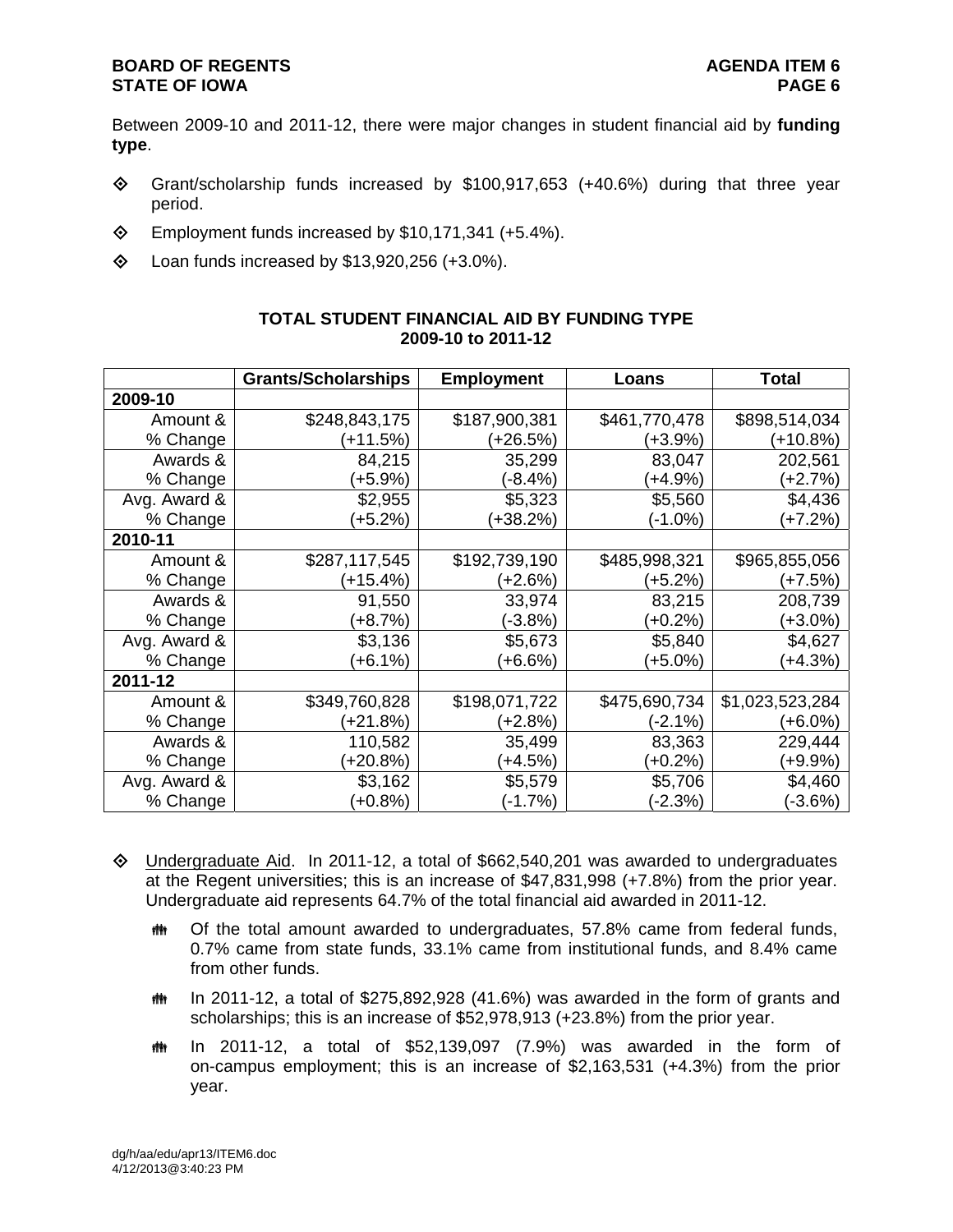# **BOARD OF REGENTS AGENTS** AGENDA ITEM 6 **STATE OF IOWA** PAGE 7

 $m$  In 2011-12, a total of \$334,508,176 (50.5%) was awarded in the form of loans; this is a decrease of \$7,310,446 (-2.1%) from the prior year.

|              | Federal       | <b>State</b> | <b>Institutional</b> | <b>Other</b> | <b>Total</b>  |
|--------------|---------------|--------------|----------------------|--------------|---------------|
| 2009-10      |               |              |                      |              |               |
| Amount &     | \$350,748,282 | \$7,502,680  | \$143,440,338        | \$64,569,289 | \$566,260,589 |
| % Change     | $(+11.1%)$    | (-16.3%)     | $(+2.6%)$            | $(-8.1\%)$   | $(+5.3%)$     |
| Awards &     | 89,969        | 2,914        | 52,375               | 17,255       | 162,513       |
| % Change     | $+12.0%$      | (-15.8%)     | $(-4.2%)$            | $(-9.6%)$    | (+3.2%)       |
| Avg. Award & | \$3,899       | \$2,575      | \$2,739              | \$3,742      | \$3,484       |
| % Change     | $(-1.7%)$     | $(-0.6%)$    | $(+7.1%)$            | $+1.6%$      | (+2.1%)       |
| 2010-11      |               |              |                      |              |               |
| Amount &     | \$381,092,054 | \$4,064,402  | \$165,446,444        | \$64,105,303 | \$614,708,203 |
| % Change     | $(+8.7%)$     | $(-45.8%)$   | (+15.3%)             | $(-0.7%)$    | (+8.6%)       |
| Awards &     | 91,034        | 2,435        | 55,969               | 17,667       | 167,105       |
| % Change     | $(+1.2%)$     | (-16.4%)     | (+6.9%)              | $(+2.4%)$    | $(+2.8%)$     |
| Avg. Award & | \$4,186       | \$2,166      | \$2,934              | \$3,628      | \$3,679       |
| % Change     | (+7.4%)       | (-15.9%)     | (+7.1%)              | $(-3.0\%)$   | (+5.6%)       |
| 2011-2012    |               |              |                      |              |               |
| Amount &     | \$382,683,742 | \$4,858,347  | \$219,576,957        | \$55,421,155 | \$662,540,201 |
| % Change     | $(+0.4%)$     | (+19.5%)     | $(+32.7%)$           | (-13.5%)     | (+7.8%)       |
| Awards &     | 89,526        | 1,497        | 76,831               | 18,794       | 186,648       |
| % Change     | (-1.7%)       | (-38.5%)     | (+37.3%)             | $(+6.4%)$    | $(+11.7%)$    |
| Avg. Award & | \$4,274       | \$3,245      | \$2,857              | \$2,948      | \$3,549       |
| % Change     | $(+2.1%)$     | $(+49.8%)$   | $(-2.6%)$            | $(-18.7%)$   | $(-3.5%)$     |

## **TOTAL UNDERGRADUATE FINANCIAL AID BY FUNDING SOURCE 2009-10 to 2011-12**

- $m$  In 2011-12, of the total amount awarded to undergraduates, 41.6% was in the form of grants/scholarships, 7.9% was in the form of employment, and 50.5% was in the form of loans.
	- $\Rightarrow$  The average financial aid award to undergraduate students at the Regent universities was \$3,549, which represents a decrease of \$130 (-3.5%) from the prior year.
	- $\Rightarrow$  The average undergraduate grant/scholarship award was \$2,936, which represents an increase of \$17 (+0.6%) from the prior year.
	- $\Rightarrow$  The average undergraduate loan award was \$4,776, which represents a decrease of \$134 (-2.7%) from the prior year.
	- $\Rightarrow$  The average undergraduate employment award was \$2,301, which represents a decrease of \$65 (-2.7%) from the prior year.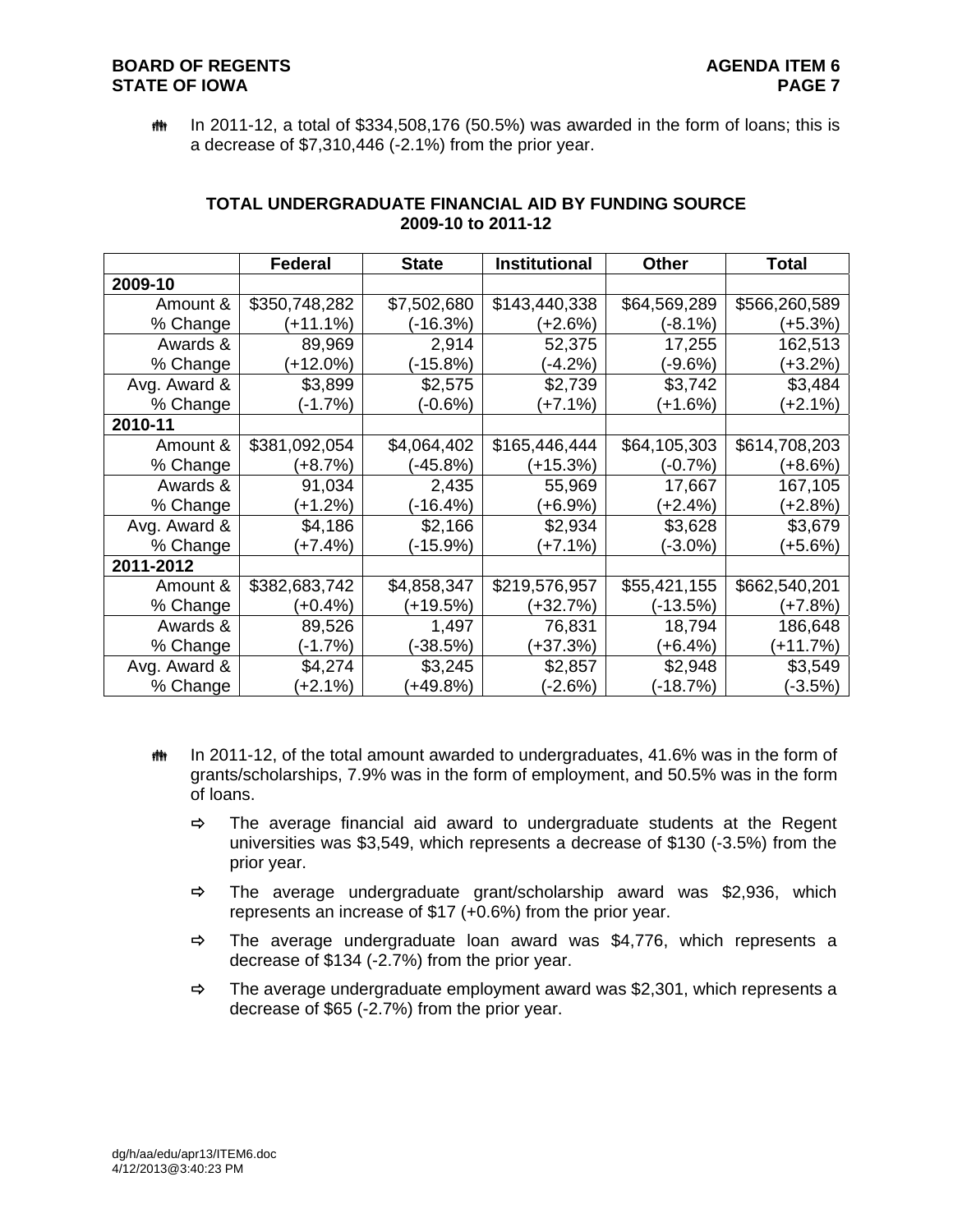|              | <b>Grants/Scholarships</b> | <b>Employment</b> | Loans         | <b>Total</b>  |
|--------------|----------------------------|-------------------|---------------|---------------|
| 2009-10      |                            |                   |               |               |
| Amount &     | \$197,027,195              | \$46,693,609      | \$322,539,785 | \$566,260,589 |
| % Change     | (+17.0%)                   | $(-11.6%)$        | (+1.9%)       | $(+10.5%)$    |
| Awards &     | 70,787                     | 21,982            | 69,744        | 162,513       |
| % Change     | $(+5.9%)$                  | (-15.9%)          | (+8.0%)       | (+3.2%)       |
| Avg. Award & | \$2,783                    | \$2,124           | \$4,624       | \$3,484       |
| % Change     | $(+10.5%)$                 | $(+5.0\%)$        | (-5.7%)       | $(+2.1%)$     |
| 2010-11      |                            |                   |               |               |
| Amount &     | \$222,914,015              | \$49,975,566      | \$341,818,622 | \$614,708,203 |
| % Change     | (+13.1%)                   | (+7.0%)           | (+6.0%)       | (+8.6%)       |
| Awards &     | 76,360                     | 21,125            | 69,620        | 167,105       |
| % Change     | (+7.9%)                    | (-3.9%)           | (-0.2%)       | (+2.8%)       |
| Avg. Award & | \$2,919                    | \$2,366           | \$4,910       | \$3,679       |
| % Change     | $(+4.9\%)$                 | $(+11.4%)$        | $(+6.2%)$     | $(+5.6%)$     |
| 2011-12      |                            |                   |               |               |
| Amount &     | \$275,892,928              | \$52,139,097      | \$334,508,176 | \$662,540,201 |
| % Change     | (+23.8%)                   | $(+4.3%)$         | (-2.1%)       | (+7.8%)       |
| Awards &     | 93,959                     | 22,650            | 70,039        | 186,648       |
| % Change     | $(+23.0\%)$                | (+7.2%)           | (+0.6%)       | $(+11.7%)$    |
| Avg. Award & | \$2,936                    | \$2,301           | \$4,776       | \$3,549       |
| % Change     | $(+0.6%)$                  | $(-2.7%)$         | (-2.7%)       | $(-3.5%)$     |

## **UNDERGRADUATE STUDENT FINANCIAL AID BY FUNDING TYPE 2009-10 to 2011-12**

- $\diamond$  The national average financial aid to undergraduate students who received aid in 2011-12 was \$13,218.<sup>18</sup> In 2011-12, the average financial aid to Regent university undergraduate students who received aid was \$12,89319 which was a decrease of \$1,106 (-7.9%) from the prior year.
	- **IN 10 10011-12, there were 48,910 undergraduates**<sup>20</sup> who received some type of financial aid at the Regent universities which was an increase of 3,484 students (+7.7%) from the prior year. Of the total number of undergraduates who received aid, 71.2% received some type of grant/scholarship;  $68.2\%$  received some type of loan;<sup>21</sup> and 41.9% received some type of employment aid.
	- **##** The national average grant/scholarship award to undergraduate students in 2011-12 was \$6,932.<sup>15</sup> In 2011-12, the average grant/scholarship award to Regent university undergraduate students was \$6,588 which was an increase of \$158 (+2.5%) from the prior year.
	- The national average loan award to undergraduate students in public four-year institutions was  $$6,600$  in 2007-08.<sup>22</sup> In 2011-12, the average loan award to Regent university undergraduate students was  $$7,673^{23}$  which was a decrease of \$6 (-0.1%) from the prior year.

 $\overline{a}$ 

<sup>&</sup>lt;sup>18</sup> Trends in Student Aid 2012, College Board.<br><sup>19</sup> Student College Aid Commission survey data, 2011-12; unduplicated count of students.<br><sup>20</sup> This is an unduplicated headcount.<br><sup>21</sup> This includes PLUS; it is 67.6% without

<sup>&</sup>lt;sup>21</sup> This includes PLUS; it is 67.6% without PLUS.<br>
<sup>22</sup> NPSAS, 2007-08.<br>
<sup>23</sup> Loan amounts exclude PLUS. If PLUS loans are included, the average loan award is \$10,459.

dg/h/aa/edu/apr13/ITEM6.doc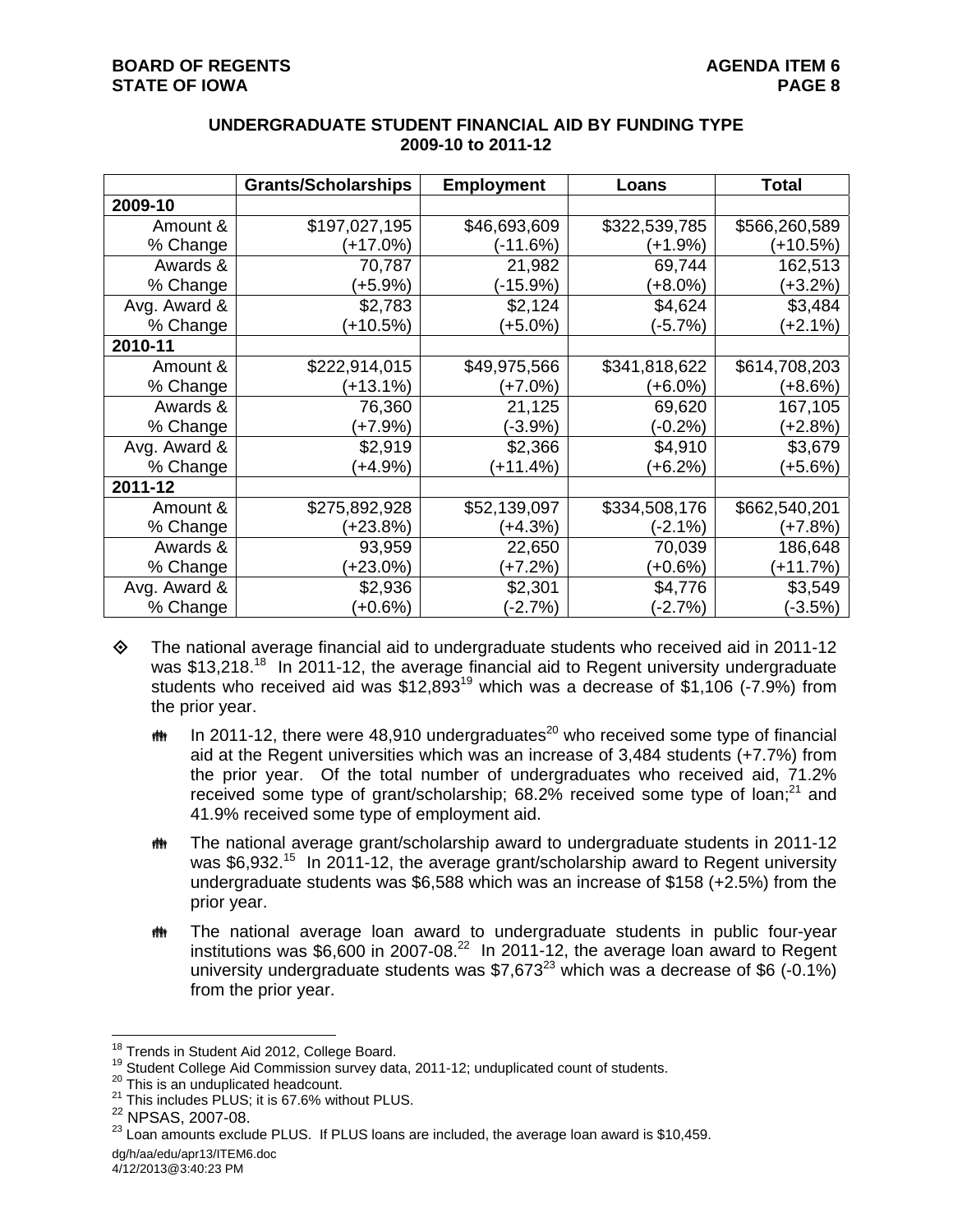# **BOARD OF REGENTS AGENTS** AGENDA ITEM 6 **STATE OF IOWA** PAGE 9

- **##** The national average work-study award to undergraduate students in public four-year institutions was  $$2,400$  in 2007-08<sup>24</sup>. In 2011-12, the average work-study award to Regent university undergraduate students was \$2,560 which was an increase of \$194 (+8.2%) from the prior year.
- ◆ Graduating Seniors Without Debt.<sup>25</sup> Nationally, 43% of graduating seniors in 2010-11 araduated without debt from public four-year institutions.<sup>26</sup>
	- th In 2011-12, 41.0% (38.8% in 2010-11) of all graduating seniors at SUI graduated without debt; 32.0% (32.8% in 2010-11) of graduating seniors who were Iowa residents graduated without debt.
	- **##** At ISU, 32.1% (30.4% in 2010-11) of all graduating seniors graduated without debt; 26.3% (25.2% in 2010-11) of graduating seniors who were Iowa residents graduated without debt.
	- **##** At UNI, 23.5% (22.3% in 2010-11) of all graduating seniors graduated without debt; 22.4% (22.9% in 2010-11) of graduating seniors who were Iowa residents graduated without debt.
- Debt Upon Graduation. The national average indebtedness for those graduating with debt from public four-year institutions was  $$23,800$  in 2010-11.<sup>27</sup> The national average need-based indebtedness for those graduating with debt from four-year public institutions was \$11,653 in 2007-08.<sup>28</sup>

|                                                    | 2009-10  | 2010-11  | 2011-12  |
|----------------------------------------------------|----------|----------|----------|
| University of Iowa                                 |          |          |          |
| Average indebtedness                               | \$25,515 | \$25,446 | \$26,296 |
| Average indebtedness for lowa residents            | \$24,453 | \$24,652 | \$25,415 |
| Average need-based indebtedness                    | \$11,414 | \$11,823 | \$11,845 |
| Average need-based indebtedness for lowa residents | \$11,282 | \$11,706 | \$11,752 |
|                                                    |          |          |          |
| <b>Iowa State University</b>                       |          |          |          |
| Average indebtedness                               | \$29,475 | \$29,324 | \$29,573 |
| Average indebtedness for lowa residents            | \$28,804 | \$29,035 | \$28,940 |
| Average need-based indebtedness                    | \$13,182 | \$13,615 | \$13,947 |
| Average need-based indebtedness for lowa residents | \$13,148 | \$13,670 | \$13,899 |
|                                                    |          |          |          |
| <b>University of Northern Iowa</b>                 |          |          |          |
| Average indebtedness                               | \$25,735 | \$25,523 | \$23,575 |
| Average indebtedness for lowa residents            | \$25,916 | \$25,435 | \$23,496 |
| Average need-based indebtedness                    | \$12,981 | \$12,983 | \$12,639 |
| Average need-based indebtedness for lowa residents | \$13,067 | \$12,962 | \$12,560 |

## **AVERAGE INDEBTEDNESS FOR THOSE GRADUATING WITH DEBT 2009-10 to 2011-12**

<sup>&</sup>lt;sup>24</sup> NPSAS, 2007-08.

<sup>&</sup>lt;sup>25</sup> The debt load for students is based on debt incurred while attending one of the Regent universities.<br>
<sup>26</sup> Trends in Student Aid 2012, College Board.<br>
<sup>27</sup> Trends in Student Aid 2012, College Board.<br>
<sup>28</sup> NPSAS, 2007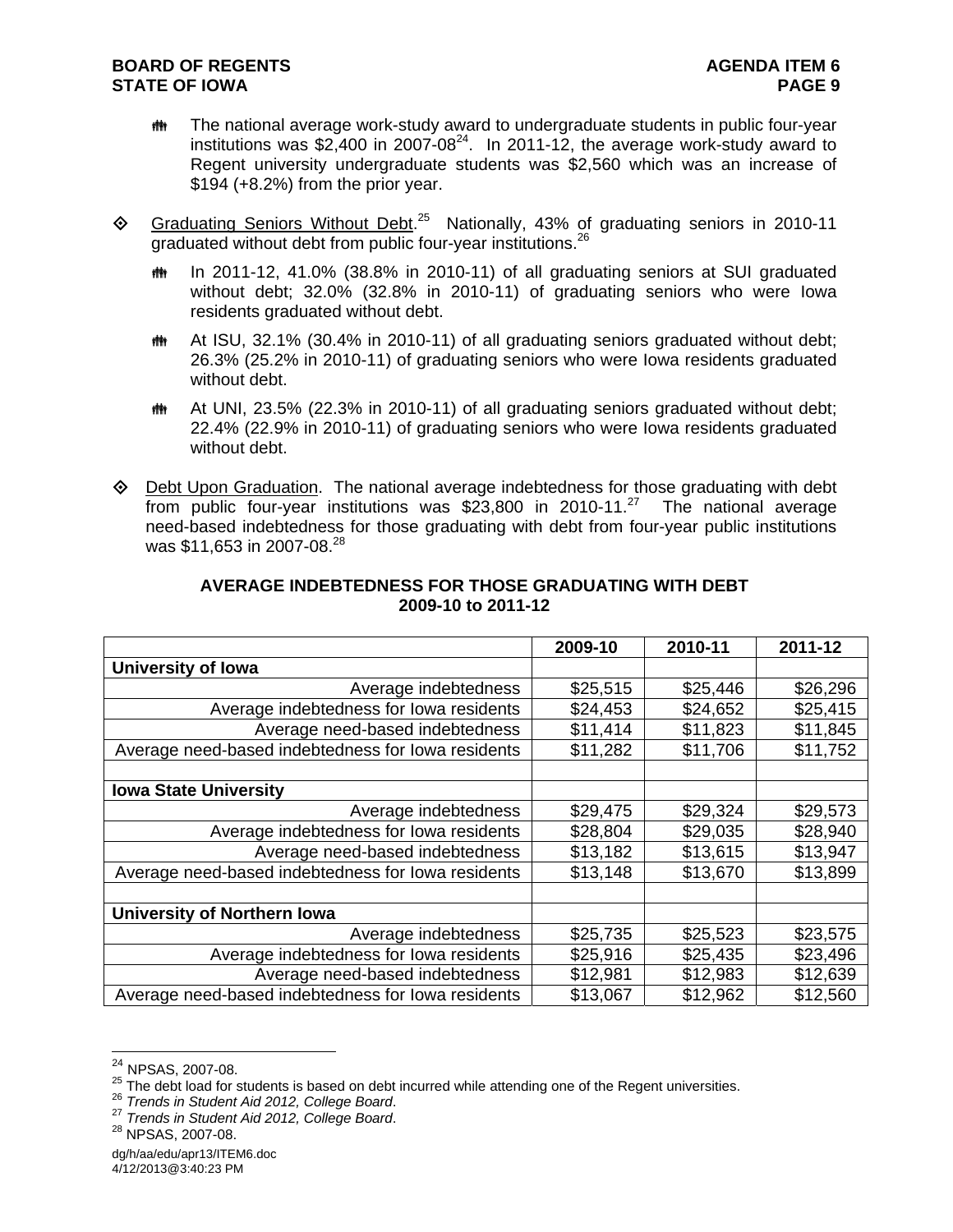- $\diamond$  Default Rates.<sup>29</sup> The Higher Education Opportunity Act of 2009 created a new calculation of cohort default rates. It extended the time from a two-year to a three-year cohort. The FY 2009 three-year national cohort default rate was 13.4%. The three-year default rate for the state of Iowa was 16.6%. The national three-year default rate for public four-year institutions was 7.9%.<sup>30</sup>
	- **##** For the University of Iowa, the FY 2009 three-year default rate was 2.9%; for Iowa State University, it was 4.0%; and for the University of Northern Iowa, it was 4.2%.<sup>28</sup>
- Tuition Set-Aside. Board of Regents tuition policy §8.02C-5i requires that a minimum of 15% of gross tuition proceeds be set aside annually by each Regent university for student financial aid. Each university has exceeded the minimum requirements during the last several years.

|            | Undergraduate | Graduate &          | <b>Total</b> | <b>Percent of</b>    |
|------------|---------------|---------------------|--------------|----------------------|
|            |               | <b>Professional</b> |              | <b>Total Tuition</b> |
| 2009-10    |               |                     |              |                      |
| <b>SUI</b> | \$33,854,208  | \$25,874,792        | \$59,729,000 | 19.9%                |
| <b>ISU</b> | \$41,790,448  | \$13,208,575        | \$54,999,023 | 23.5%                |
| <b>UNI</b> | \$10,841,026  | \$1,952,603         | \$12,793,629 | 17.9%                |
|            |               |                     |              |                      |
| 2010-11    |               |                     |              |                      |
| <b>SUI</b> | \$40,021,195  | \$28,927,805        | \$68,949,000 | 20.6%                |
| <b>ISU</b> | \$48,507,903  | \$12,576,324        | \$61,084,227 | 23.7%                |
| <b>UNI</b> | \$12,351,370  | \$2,006,902         | \$14,358,272 | 18.7%                |
|            |               |                     |              |                      |
| 2011-12    |               |                     |              |                      |
| <b>SUI</b> | \$46,375,890  | \$29,687,110        | \$76,063,000 | 20.8%                |
| <b>ISU</b> | \$56,778,154  | \$12,825,981        | \$69,604,135 | 23.9%                |
| <b>UNI</b> | \$12,824,284  | \$1,981,533         | \$14,805,817 | 18.4%                |
|            |               |                     |              |                      |

# **TUITION SET-ASIDE31 BY INSTITUTION AND EDUCATIONAL LEVEL 2009-10 to 2011-12**

- The table on the following page describes the distribution of tuition set-aside funds to undergraduates who demonstrated need in 2011-12. There were 14,122 Iowa residents who demonstrated need; this is an increase of 616 students (+4.6%) from the prior year. Iowa residents who demonstrated need received \$38,734,415; this was an increase of \$3,736,423 (+10.7%) from the prior year.
	- At SUI, 61.0% of all undergraduates who received tuition set-aside funds demonstrated need; 51.0% of those who demonstrated need were Iowa residents. Approximately 73% of all undergraduate tuition set-aside funds were awarded to students who demonstrated need; 40% of those funds were awarded to Iowa residents who demonstrated need.

<sup>&</sup>lt;sup>29</sup> Source: U.S. Department of Education.

<sup>&</sup>lt;sup>30</sup> Since this was the first year to calculate the three-year cohort default rates, there are no comparative data from prior years.

<sup>&</sup>lt;sup>31</sup> Funds distributed through the Student Financial Aid Department.

dg/h/aa/edu/apr13/ITEM6.doc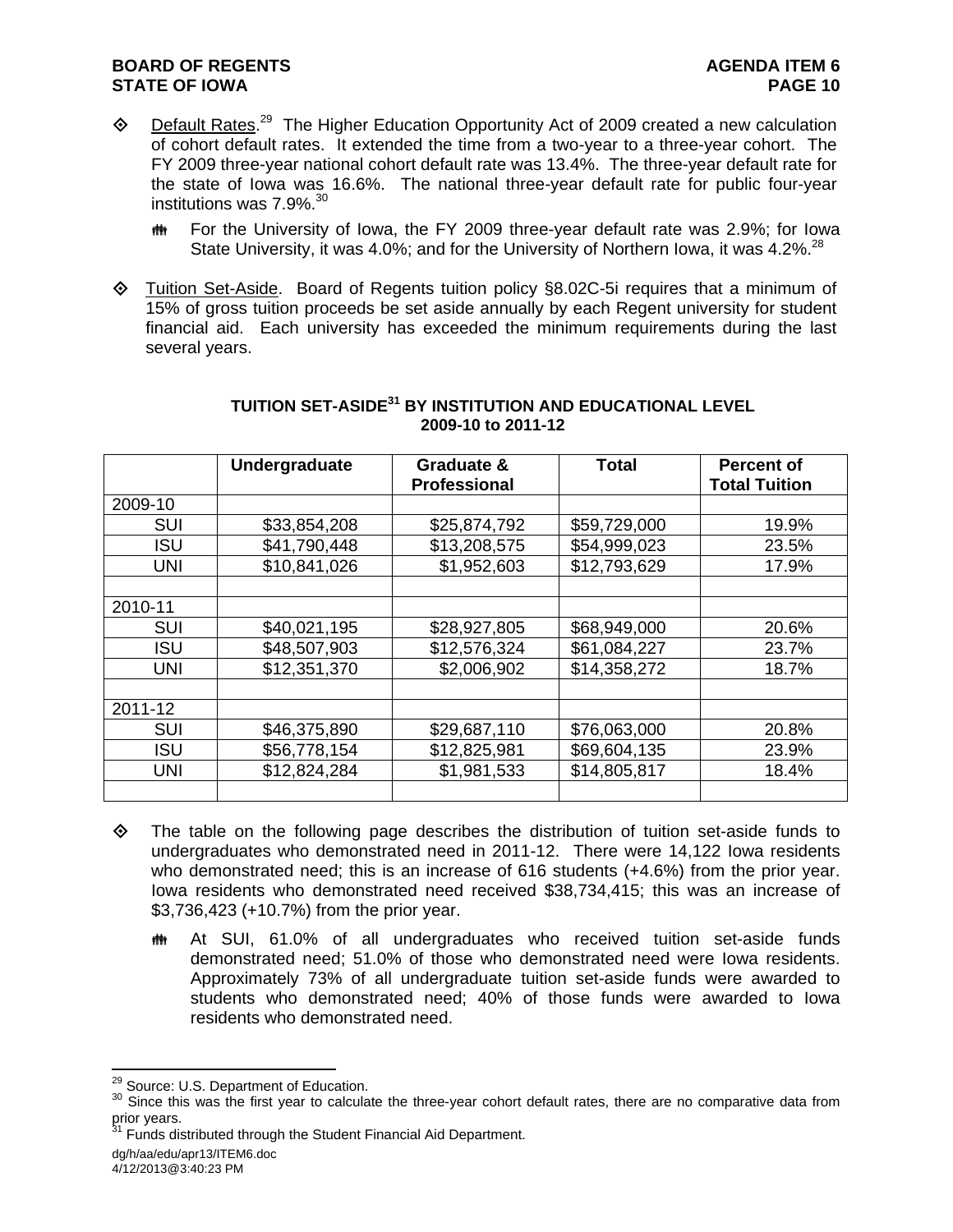- **##** At ISU, approximately 73% of all undergraduates who received tuition set-aside funds demonstrated need; 72% of those who demonstrated need were Iowa residents. Approximately 73% of all undergraduate tuition set-aside funds were awarded to students who demonstrated need; 43% of those funds were awarded to Iowa residents who demonstrated need.
- **##** At UNI, approximately 85% of all undergraduates who received tuition set-aside funds demonstrated need; 91% of those who demonstrated need were Iowa residents. Approximately 83% of all undergraduate tuition set-aside funds were awarded to students who demonstrated need; 71% of those funds were awarded to Iowa residents who demonstrated need.

|                                | $\overline{\text{SUI}}$ | <b>ISU</b>               | <b>UNI</b>              | <b>TOTAL</b>             |
|--------------------------------|-------------------------|--------------------------|-------------------------|--------------------------|
| 2009-10                        |                         |                          |                         |                          |
| <b>Demonstrated Need Total</b> | \$25,177,027            | \$28,694,730             | \$7,093,771             | \$60,965,528             |
|                                | (5,685)                 | (8,584)                  | (3,277)                 | (17, 546)                |
| <b>Resident</b>                | \$12,122,916            | \$12,181,263             | \$5,378,881             | \$29,683,060             |
|                                | (3,957)                 | (6, 354)                 | (3,016)                 | (13, 327)                |
| Nonresident                    | \$13,054,111            | \$16,513,467             | $\overline{1,714,890}$  | $\overline{$31,282,468}$ |
|                                |                         |                          |                         |                          |
| Did Not Demonstrate Need Total | \$8,677,181             | \$13,095,718             | \$3,747,255             | \$25,520,154             |
|                                | (2,316)                 | (3,676)                  | (1, 189)                | (7, 181)                 |
| <b>Resident</b>                | \$2,091,218             | $\overline{\$3,433,998}$ | \$2,388,957             | $\overline{\$7,914,173}$ |
|                                | (622)                   | (2,023)                  | (992)                   | (3,637)                  |
| Nonresident                    | $\overline{$6,585,963}$ | $\overline{$9,66}$ 1,720 | $\overline{1,358,298}$  | \$17,605,981             |
|                                |                         |                          |                         |                          |
| <b>Total Undergraduate TSA</b> | \$33,854,208            | \$41,790,448             | \$10,841,026            | \$86,485,682             |
| 2010-11                        |                         |                          |                         |                          |
| <b>Demonstrated Need Total</b> | \$29,807,458            | \$35,035,873             | \$8,645,688             | \$73,489,019             |
|                                | (4, 413)                | (9,673)                  | (4,265)                 | (18, 351)                |
| <b>Resident</b>                | \$13,208,820            | \$15,063,356             | \$6,725,816             | \$34,997,992             |
|                                | (2, 399)                | (7, 109)                 | (3,998)                 | (13,506)                 |
| Nonresident                    | \$16,598,638            | \$19,972,517             | \$1,919,872             | \$38,491,027             |
| Did Not Demonstrate Need Total | \$10,213,737            | \$13,472,030             | \$3,705,681             | \$27,391,448             |
|                                | (2, 553)                | (3,577)                  |                         |                          |
| <b>Resident</b>                | \$2,017,421             | \$3,295,371              | (1, 102)<br>\$2,287,902 | (7,232)<br>\$7,600,694   |
|                                | (632)                   | (1,899)                  | (905)                   | (3, 436)                 |
| Nonresident                    | \$8,196,316             | \$10,176,659             | \$1,417,779             | \$19,790,754             |
|                                |                         |                          |                         |                          |
| <b>Total Undergraduate TSA</b> | \$40,021,195            | \$48,507,903             | \$12,351,369            | \$100,880,467            |
| 2011-12                        |                         |                          |                         |                          |
| <b>Demonstrated Need Total</b> | \$33,956,939            | \$41,517,526             | \$10,670,944            | \$86,145,409             |
|                                | (4, 497)                | (10,691)                 | (4, 556)                | (19, 744)                |
| <b>Resident</b>                | \$13,460,286            | \$17,670,539             | \$7,603,590             | \$38,734,415             |
|                                | (2, 295)                | (7,694)                  | (4, 133)                | (14, 122)                |
| Nonresident                    | \$20,496,653            | \$23,846,987             | \$3,067,354             | $\sqrt{47,410,994}$      |
|                                |                         |                          |                         |                          |
| Did Not Demonstrate Need Total | \$12,418,949            | \$15,260,628             | \$2,153,340             | \$29,832,917             |
|                                | (2,870)                 | (3,965)                  | (777)                   | (7,612)                  |
| <b>Resident</b>                | \$2,005,431             | $\overline{3,696,352}$   | \$1,732,420             | \$7,434,203              |
|                                | (634)                   | (2,044)                  | (691)                   | (3, 369)                 |
| Nonresident                    | \$10,413,518            | $\overline{$1,564,276}$  | $\sqrt{420,920}$        | $\overline{$22,398,714}$ |
|                                |                         |                          |                         |                          |
| <b>Total Undergraduate TSA</b> | \$46,375,890            | \$56,778,154             | \$12,824,284            | \$115,978,328            |

#### **UNDERGRADUATE TUITION SET-ASIDE BY INSTITUTION, NEED, AND RESIDENCE 2009-2010 to 2011-2012**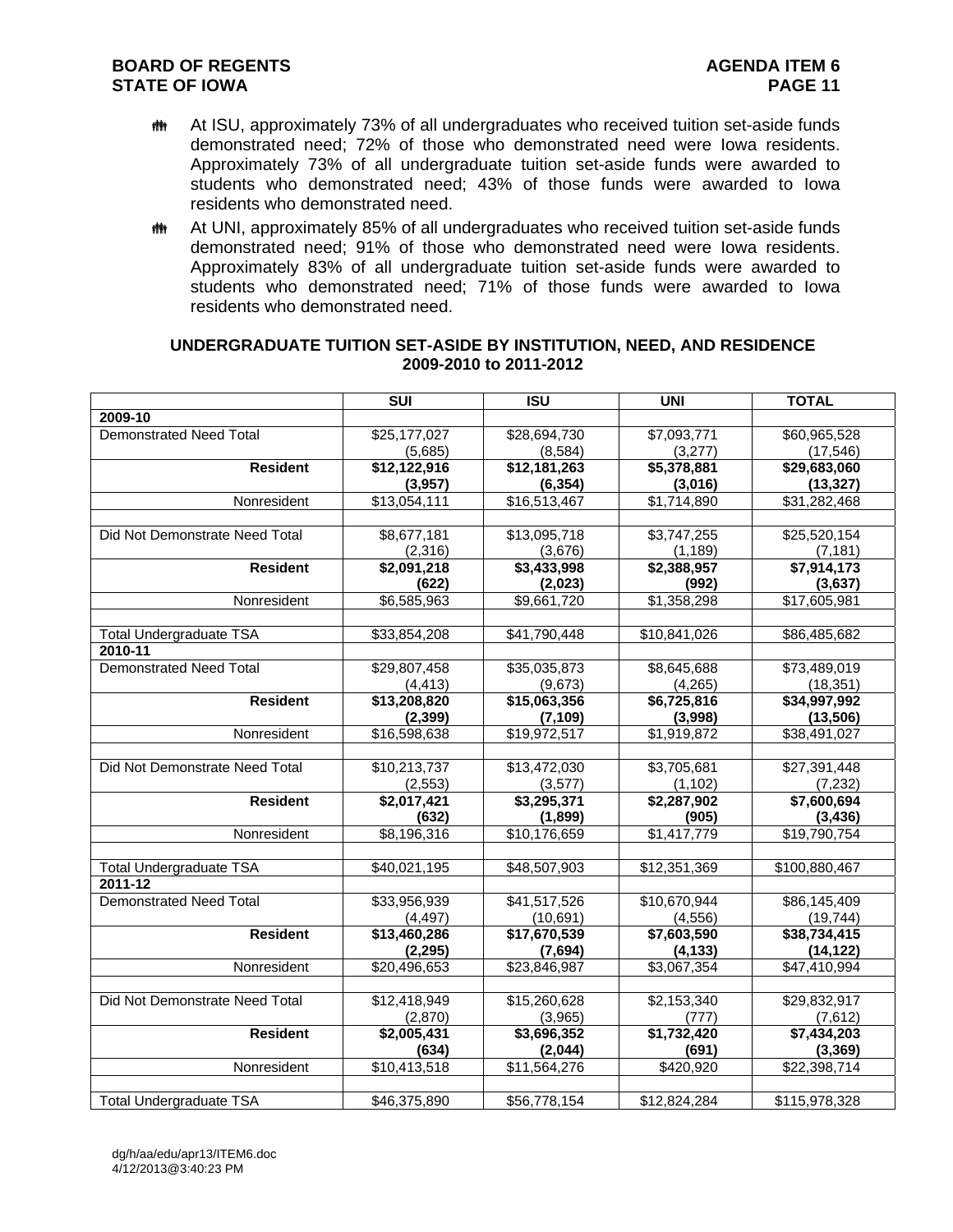# **BOARD OF REGENTS AGENDA ITEM 6 STATE OF IOWA ATTACHMENT A**

The following statements apply to the three Regent universities.

#### **Student Financial Aid Awarding Philosophies.**

- $\diamond$  Federal, state, university, and private financial aid is awarded to as many students as possible who qualify and meet all required application priority dates and deadlines.
- $\diamond$  Students who demonstrate the greatest financial need will receive the most amount of financial aid and will receive priority consideration for need-based grants and scholarships.
- $\diamond$  All financial aid combined cannot exceed the student's cost of attendance.

## **Student Financial Aid Department Priorities.**

- $\diamondsuit$  Ensure that department priorities are consistent with university strategic plans, including providing access to those with financial need; enrolling well-qualified and prepared students; facilitating the enrollment of a diverse student population; recruitment of high achieving students; and awarding philosophies that promote persistence and timely graduation.
- $\diamondsuit$  Develop and implement financial literacy programs that help educate students about sound budgeting and spending practices.
- $\diamond$  Advocate at the federal and state levels for adequate and enhanced financial aid to help meet increasing higher education costs as well as related living expenses.
- $\Diamond$  Develop university policies and procedures that comply with federal rules and regulations and state administrative codes.
- $\Diamond$  Develop university policies and procedures that simplify and streamline the application for and delivery of all sources and types of financial aid.
- $\Diamond$  Make affordability and access a high priority and create opportunities to minimize and reduce annual student borrowing and debt upon graduation.

# **Institutional Student Financial Aid Initiatives.**

- $\Diamond$  Maintaining and enhancing university financial aid websites that respond to parent and student needs.
- $\Diamond$  Maintaining and enhancing websites that allow prospective and currently enrolled students to assess accurately the net costs of attending Iowa public universities using a Net Price Calculator.
- $\Diamond$  Enhancing efforts to be responsive to students who are applying for financial aid and have special financial circumstances.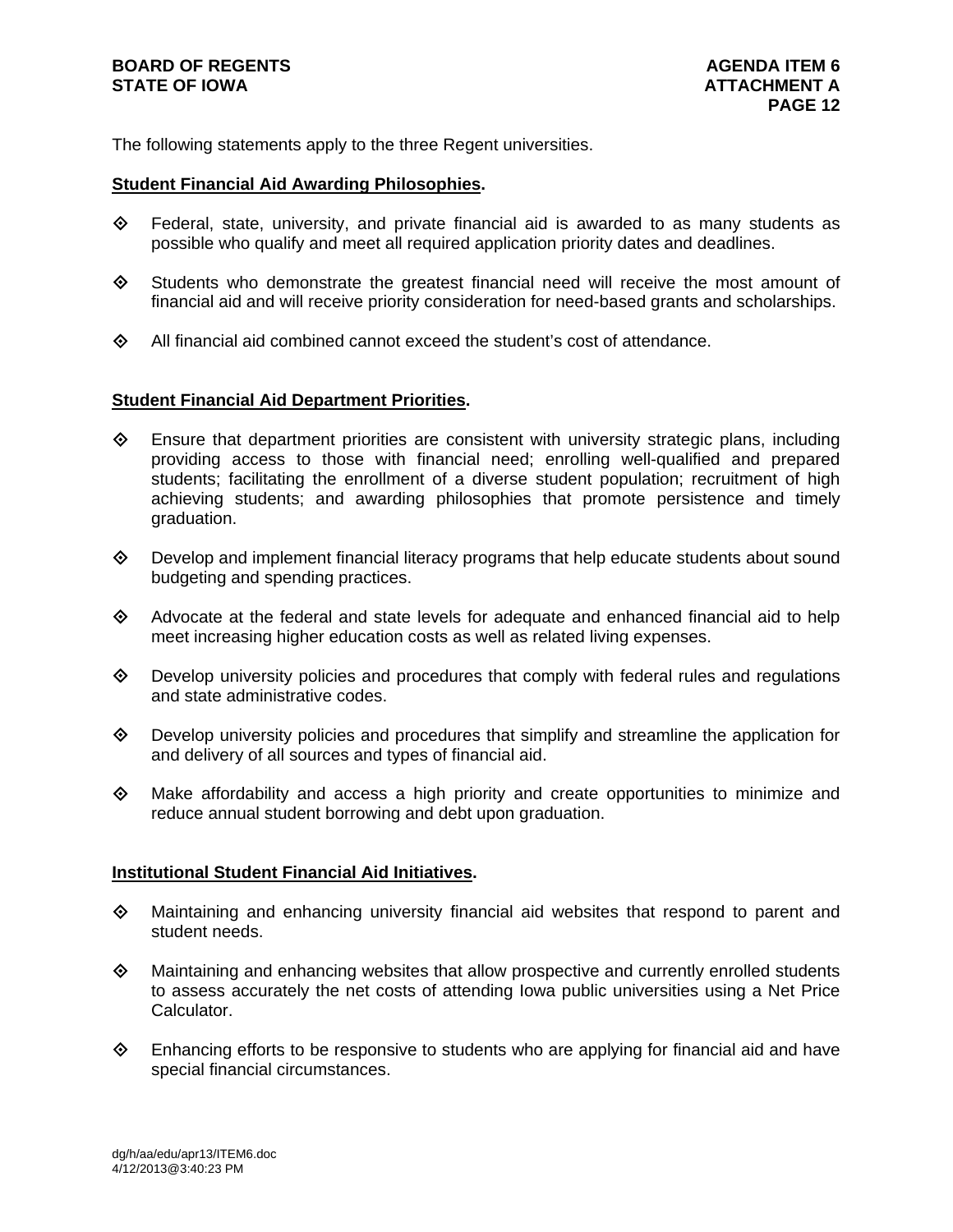# **BOARD OF REGENTS AGENTS** AGENDA ITEM 6 **STATE OF IOWA ATTACHMENT A**

- Enhancing financial aid programs and analyzing their effectiveness for access and affordability.
- $\diamond$  Providing parents with relevant information about the federal PLUS loan and ensuring that private educational loans are loans of last resort. Providing additional counseling when informing students about private loans.
- $\diamond$  Implementing the use of the new federal financial aid shopping sheet to communicate net cost to parents and students.

## **Institutional Concerns Related to Financial Aid.**

The following issues and concerns reflect requirements from the latest federal laws and regulations.

#### Federal Loans

- $\Diamond$  Increased default rates for all schools that resulted from extending two-year cohort default rates to three-year default rates.
- $\diamond$  Potential federal legislation to eliminate in-school interest subsidies for undergraduate students.
- $\Diamond$  Future changes in repayment plans, particularly those that may result in automatic payroll deductions for all students.

## Federal Funding

- Potential federal legislation that would eliminate or significantly reduce future federal Pell grants for currently eligible students.
- Potential federal legislation that would eliminate or significantly reduce funding for the federal campus-based programs (federal work-study, Perkins loans, SEOG).

#### State Funding

- $\diamond$  Additional reductions in the Iowa Grant and All Iowa Opportunity Scholarship Programs.
- ◆ Continued zero funding of the Iowa Work-Study Program.
- $\diamond$  State authorization and full funding of the new need-based lowa Grant for resident undergraduates attending Iowa public universities.

#### Institutional

- $\diamond$  Adequate staffing for the Office of Student Financial Aid.
- Developing and implementing financial literacy programs on campus, in particular for new first-time and new transfer students.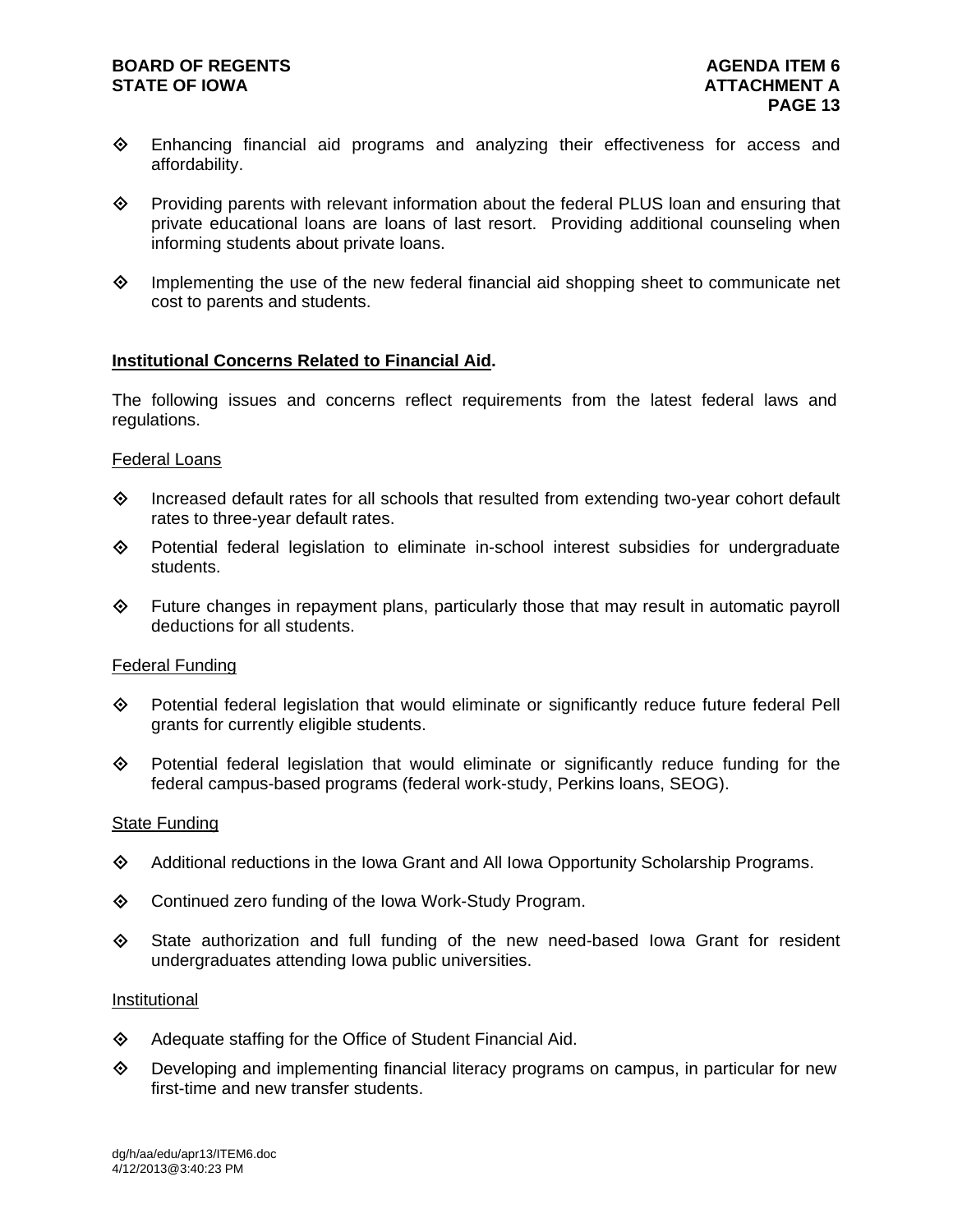# **BOARD OF REGENTS AGENDA ITEM 6**

- Complying with federal program integrity regulations, including new satisfactory academic progress requirements.
- Implementing the use of the new federal "shopping sheet" and required updates to the net price calculator.
- ♦ Implementing required changes related to veterans' assistance programs.
- $\diamond$  Added emphasis on financial aid counseling.
- $\diamond$  Other external demands related to accountability.
- ◆ Responding to a new federal Higher Education Act.
- Collaborative efforts with institutional foundations for new and enhanced fund raising priorities for merit and need-based scholarships.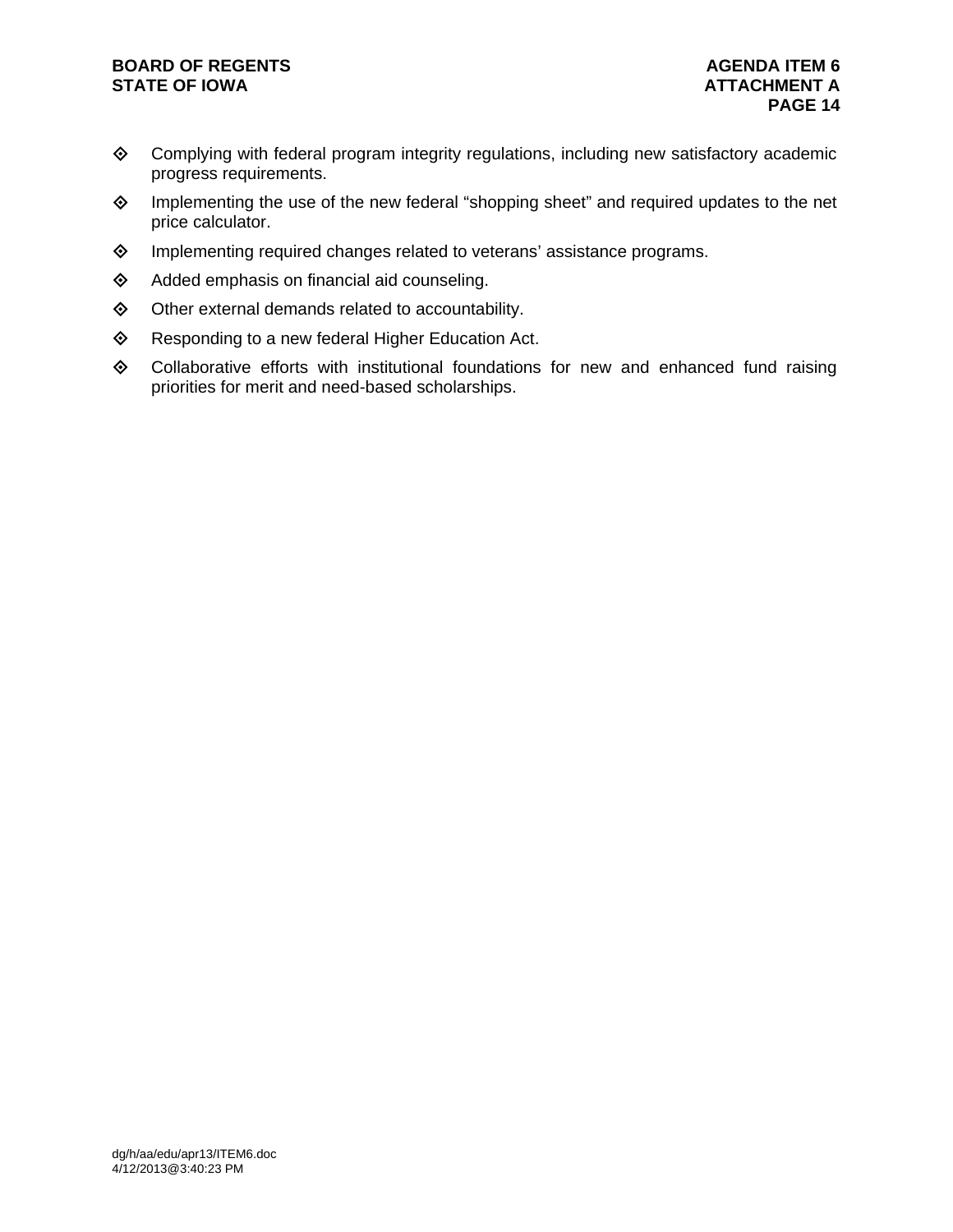#### **TOTAL UNDERGRADUATE STUDENTS AT THE REGENT UNIVERSITIES 2009-10 to 2011-12**

|                  | <b>RESIDENT</b> |            |        | <b>NONRESIDENT</b> |            |     | <b>TOTAL</b> |            |            |
|------------------|-----------------|------------|--------|--------------------|------------|-----|--------------|------------|------------|
|                  | SUI             | <b>ISU</b> | UNI    | <b>SUI</b>         | <b>ISU</b> | JNI | <b>SUI</b>   | <b>ISU</b> | <b>UNI</b> |
| $2009 - 10^{32}$ | 12,722          | 16,164     | 10,469 | 7,852              | 6,357      | 825 | 20,574       | 22,521     | 11,294     |
| $2010 - 11^{33}$ | 12,578          | 16,084     | 10,532 | 8,598              | 7,020      | 859 | 21,176       | 23,104     | 11,391     |
| $2011 - 12^{34}$ | 12,215          | 16,552     | 10,535 | 9,349              | 7,791      | 872 | 21,564       | 24,343     | 11,407     |

# **NUMBER AND PERCENT OF UNDERGRADUATES WHO RECEIVED FINANCIAL AID 2009-10 to 2011-12**

|         | <b>RESIDENT</b> |                   |                  | <b>NONRESIDENT</b>  |                  |                | <b>TOTAL</b>      |                   |                  |
|---------|-----------------|-------------------|------------------|---------------------|------------------|----------------|-------------------|-------------------|------------------|
|         | SUI             | <b>ISU</b>        | UNI              | SUI                 | ISU              | UNI            | SUI               | <b>ISU</b>        | <b>UNI</b>       |
| 2009-10 | 10,494          | 14,110            | 9,080            | 4,902               | 4,919            | 624            | 15,396            | 19,029            | 9,704            |
|         | (82.5%)         | (87.3%)           | (86.7%)          | (62.4%)             | $(77.4\%)$       | (75.6%)        | (74.8%)           | (84.5%)           | $(85.9\%)$       |
| 2010-11 | 10,486          | 14,201            | 9,220            | 5,488               | 5.413            | 618            | 15,974            | 19.614            | 9,838            |
|         | $(83.4\%)$      | (88.3%)           | (87.5%)          | $(63.8\%)$          | $(77.1\%)$       | (71.9%)        | $(75.4\%)$        | $(84.9\%)$        | $(86.4\%)$       |
| 2011-12 | 9,505<br>(77.8% | 14,661<br>(88.6%) | 9,010<br>(85.5%) | 6,732<br>$(72.0\%)$ | 6,013<br>(77.2%) | 596<br>(68.3%) | 16,237<br>(75.3%) | 20,674<br>(84.9%) | 9,606<br>(84.2%) |

# **NUMBER AND PERCENT OF UNDERGRADUATES WHO RECEIVED LOAN AID 2009-10 to 2011-12**

|         | <b>RESIDENT</b> |            |            | <b>NONRESIDENT</b> |            |            | <b>TOTAL</b> |            |            |
|---------|-----------------|------------|------------|--------------------|------------|------------|--------------|------------|------------|
|         | <b>SUI</b>      | <b>ISU</b> | <b>UNI</b> | SUI                | <b>ISU</b> | <b>UNI</b> | <b>SUI</b>   | <b>ISU</b> | <b>UNI</b> |
| 2009-10 | 7,820           | 10.930     | 7,591      | 3.129              | 2,843      | 329        | 10,949       | 13,773     | 7,920      |
|         | (61.5%)         | (67.6%)    | (72.5%)    | (39.8%)            | (44.7%)    | $(39.9\%)$ | (53.2%)      | (61.2%)    | $(70.1\%)$ |
| 2010-11 | 7,783           | 10,964     | 7,613      | 3.453              | 3,077      | 314        | 11,236       | 14.041     | 7,927      |
|         | (61.9%)         | (68.2%)    | (72.3%)    | $(40.2\%)$         | $(43.8\%)$ | (36.6%)    | $(53.1\%)$   | $(60.8\%)$ | (69.6%)    |
| 2011-12 | 7.081           | 11,102     | 7,287      | 3,681              | 3,429      | 334        | 10,762       | 14,531     | 7,621      |
|         | (58.0%)         | (67.1%)    | (69.2%)    | (39.4%)            | $(44.0\%)$ | (38.3%)    | $(49.9\%)$   | (59.7%)    | (66.8%)    |

<sup>&</sup>lt;sup>32</sup> Source: Fall 2009 Enrollment Report – undergraduate students.<br><sup>33</sup> Source: Fall 2010 Enrollment Report – undergraduate students.<br><sup>34</sup> Source: Fall 2011 Enrollment Report – undergraduate students.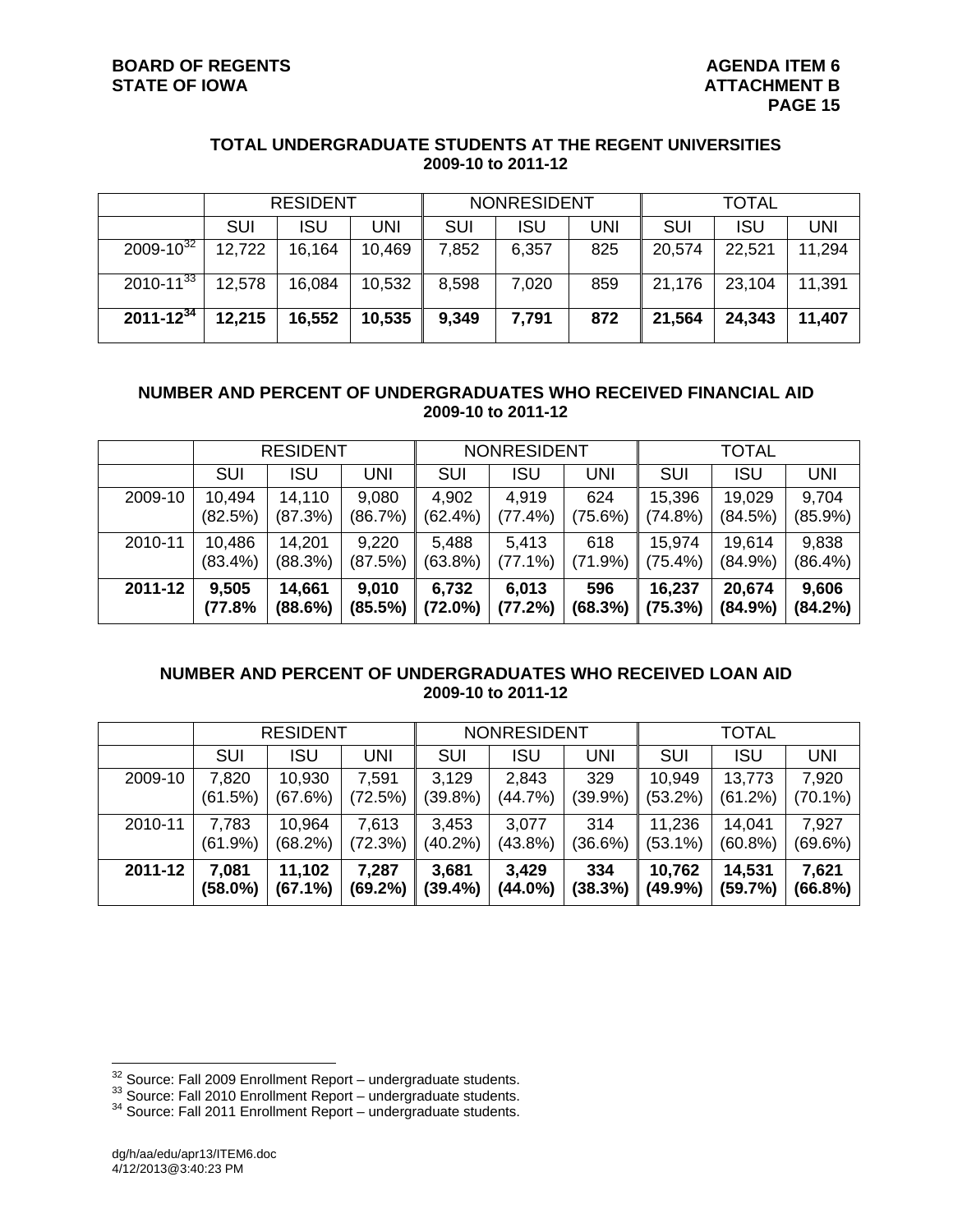# **PERCENT OF UNDERGRADUATES WHO GRADUATED WITH DEBT 2009-10 to 2011-12**

|         | <b>RESIDENT</b> |            |       | <b>NONRESIDENT</b> |       |        | <b>TOTAL</b> |       |            |
|---------|-----------------|------------|-------|--------------------|-------|--------|--------------|-------|------------|
|         | <b>SUI</b>      | <b>ISU</b> | UNI   | <b>SUI</b>         | ISU   | UNI    | SUI          | ISU   | <b>UNI</b> |
| 2009-10 | 71.0%           | 74.3%      | 78.8% | 29.0%              | 56.4% | 53.8%  | 60.0%        | 70.4% | 77.4%      |
| 2010-11 | 67.2%           | 74.8%      | 77.1% | 50.6%              | 53.1% | 100.0% | 61.2%        | 69.6% | 77.7%      |
| 2011-12 | 68.0%           | 73.7%      | 77.6% | 47.0%              | 51.9% | 53.7%  | 59.0%        | 67.9% | 76.5%      |

# **PERCENT OF UNDERGRADUATES WHO GRADUATED WITHOUT DEBT 2009-10 to 2011-12**

|         | <b>RESIDENT</b> |       |       | <b>NONRESIDENT</b> |       |         | <b>TOTAL</b> |            |            |
|---------|-----------------|-------|-------|--------------------|-------|---------|--------------|------------|------------|
|         | <b>SUI</b>      | ISU   | UNI   | SUI                | ISU   | UNI     | SUI          | <b>ISU</b> | <b>UNI</b> |
| 2009-10 | 33.6%           | 25.7% | 21.2% | 51.7%              | 43.6% | 46.2%   | 40.0%        | 29.6%      | 22.6%      |
| 2010-11 | 32.8%           | 25.2% | 22.9% | 49.4%              | 46.9% | $0.0\%$ | 38.8%        | 30.4%      | 22.3%      |
| 2011-12 | 32.0%           | 26.3% | 22.4% | 53.0%              | 48.1% | 46.3%   | 41.0%        | 32.1%      | 23.5%      |

# **AVERAGE DEBT LOAD FOR THOSE WHO GRADUATED WITH DEBT<sup>35</sup> 2009-10 to 2011-12**

|             | <b>RESIDENT</b> |            |           | <b>NONRESIDENT</b> |            |          | <b>TOTAL</b> |            |          |
|-------------|-----------------|------------|-----------|--------------------|------------|----------|--------------|------------|----------|
|             | SUI             | <b>ISU</b> | UNI       | <b>SUI</b>         | <b>ISU</b> | UNI      | <b>SUI</b>   | <b>ISU</b> | UNI      |
| 2009-10     | \$24,453        | \$28,804   | \$25,916  | \$28,057           | \$32,604   | \$21,270 | \$25,515     | \$29,475   | \$25,735 |
| 2010-11     | \$24,652        | \$29,035   | $$25,435$ | \$27,294           | \$30,603   | \$27,878 | \$25,446     | \$29,324   | \$25,523 |
| $2011 - 12$ | \$25,415        | \$28,940   | \$23,496  | \$28,218           | \$32,032   | \$27,762 | \$26,296     | \$29,573   | \$23,575 |

<sup>&</sup>lt;sup>35</sup> Excludes PLUS loans.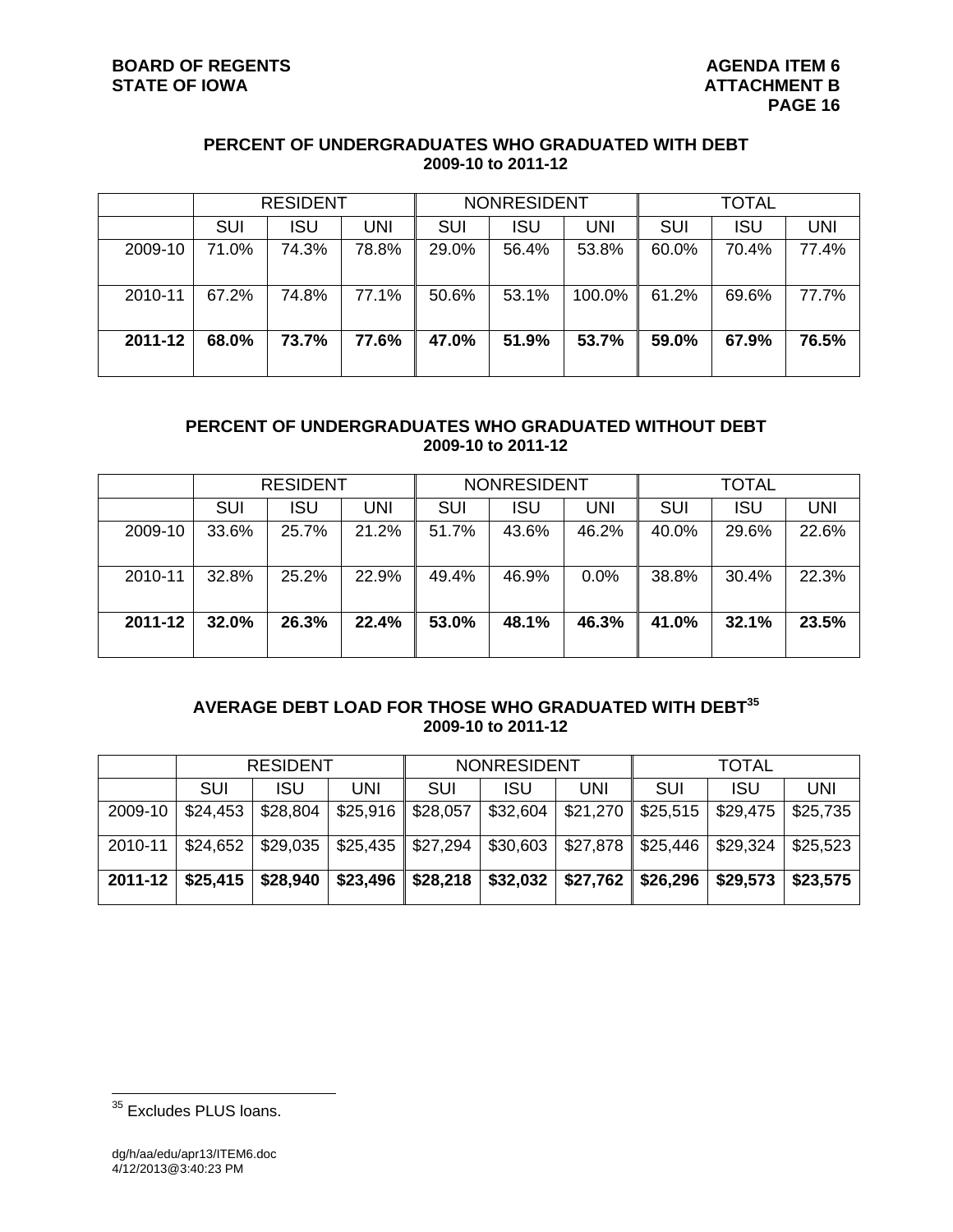# **AVERAGE NEED-BASED DEBT LOAD FOR THOSE WHO GRADUATED WITH DEBT 2009-10 to 2011-12**

|         | <b>RESIDENT</b>               |                     |          | <b>NONRESIDENT</b> |          |                     | TOTAL                       |                                                   |          |
|---------|-------------------------------|---------------------|----------|--------------------|----------|---------------------|-----------------------------|---------------------------------------------------|----------|
|         | SUI                           | ISU                 | UNI      | SUI                | ISU      | UNI                 | SUI                         | <b>ISU</b>                                        | UNI      |
| 2009-10 | \$11,282                      | \$13,148            | \$13,067 | \$11,746           | \$13,353 | \$10,640            | \$11,414                    | \$13,182                                          | \$12,981 |
| 2010-11 | \$11,706                      | \$13,670   \$12,962 |          | \$12,089           |          |                     |                             | $\vert$ \$13,353   \$13,629   \$11,823   \$13,615 | \$12,983 |
|         | 2011-12   \$11,752   \$13,899 |                     | \$12,560 | \$12,061           |          | $$14,145$ $$14,780$ | $\vert$ \$11,845   \$13,947 |                                                   | \$12,639 |